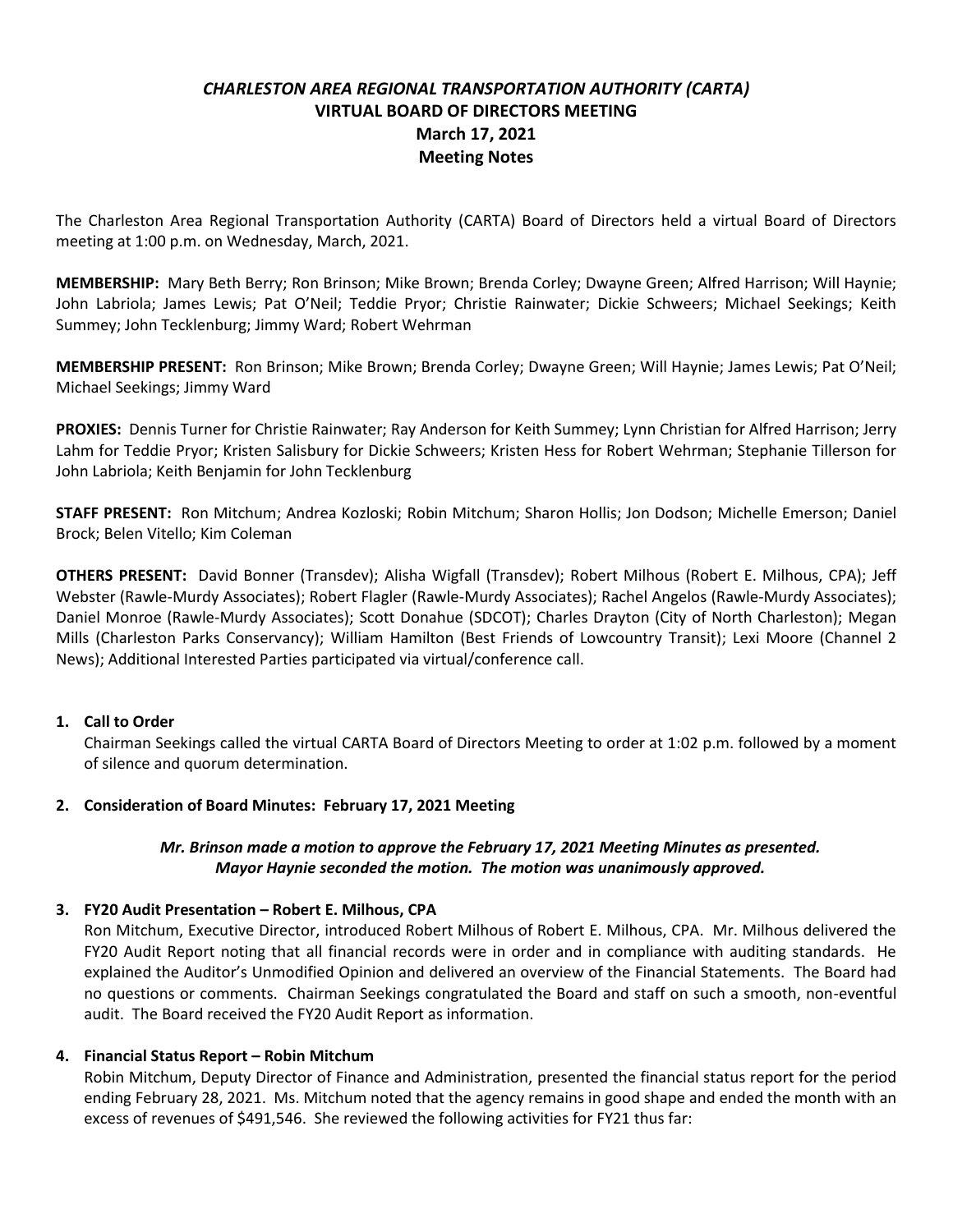#### **Revenues:**

- Farebox is the fares collected on the revenue vehicles.
- HOP Lot Parking Fees are the parking fees received at the HOP lot.
- **Armad Hoffler Properties is a contract service for additional HOP route access for their residents.**
- Local contributions are funds received from local organizations for shelter construction.
- The Federal revenue includes operating for the year-to-date. Federal revenue is recorded as eligible expenditures are incurred.
- Interest is interest received from the SC Department of Revenue. CARTA submits for reimbursement of the SC Fuel Excise Tax each month. SCDOR periodically pays interest earned on the funds they have held in the reimbursement process.
- Insurance proceeds are a result of accidents.
- Sale of Assets is the proceeds from the sale of two NABI buses and three 1996 New Flyer buses.

### **Expenditures:**

- Staff Salaries & Benefits include the cost of retiree insurance.
- Automotive costs include the maintenance on the administrative vehicles.
- Supplies include office and facility maintenance supplies.
- Printing includes cost of printing route maps, brochures and passes.
- Postage is postage meter refills used to mail passes.
- Dues/Memberships is CARTA's membership with Transportation Association of South Carolina (TASC).
- **•** Office Equipment Rental includes the quarterly postage meter rental fee, the cost of the portable toilet rental for the HOP lot and the monthly battery lease for the electric buses.
- Office Equipment Maintenance (OEM) includes the FY21 portion of the Swiftly Transit Time & Insights (through 6/28/2021), the FY21 portion of the Cradlepoint NetCloud Essentials for mobile routers and Zscaler internet security renewal, in addition to other IT support.
- Rent includes the Ashley Phosphate Park & Ride lot, Dorchester Village Shopping Center Park & Ride lot, Leeds Avenue lot lease from SCE&G, SC Works Trident lease space and document storage.
- Communications is the cost of phone, internet and radio services at the facilities and on the buses.
- **■** Utilities include electric and water at the SuperStop, Melnick Park & Ride, the Radio Shop at Leeds Avenue and the charging stations at Leeds Avenue.
- Custodial Services is the cost of janitorial services at the Melnick Park & Ride location and the SuperStop bus depot.
- Other Professional Services include pest control services, SuperStop security service and UST inspection services.
- Shared Contract Services (IGA & Management) is the extensive services BCDCOG provides to CARTA.
- Money Transport is the cost of the armored guard service, Brinks, to pick up and transport cash deposits to the bank.
- Vehicle Maintenance is the cost to maintain the fleet.
- Facility Repair & Maintenance is the cost to maintain the SuperStop facility.
- Operating Fees & Licenses include credit card transaction fees, storm water fees, solid waste user fees and vehicle title and registration fees.
- **■** Insurance includes the cost of liability insurance provided by the Insurance Reserve Fund. This includes the FY21 portion of the 2021 renewal. The amount will increase and decrease as we add and remove items from the policy throughout the fiscal year but this is the bulk of the insurance expenditure for FY21.
- Interest is the interest accrued on the Melnick Park & Ride Loan.
- Non-Capitalized Assets include the purchase of additional driver and side shields on the buses, radio equipment and security equipment.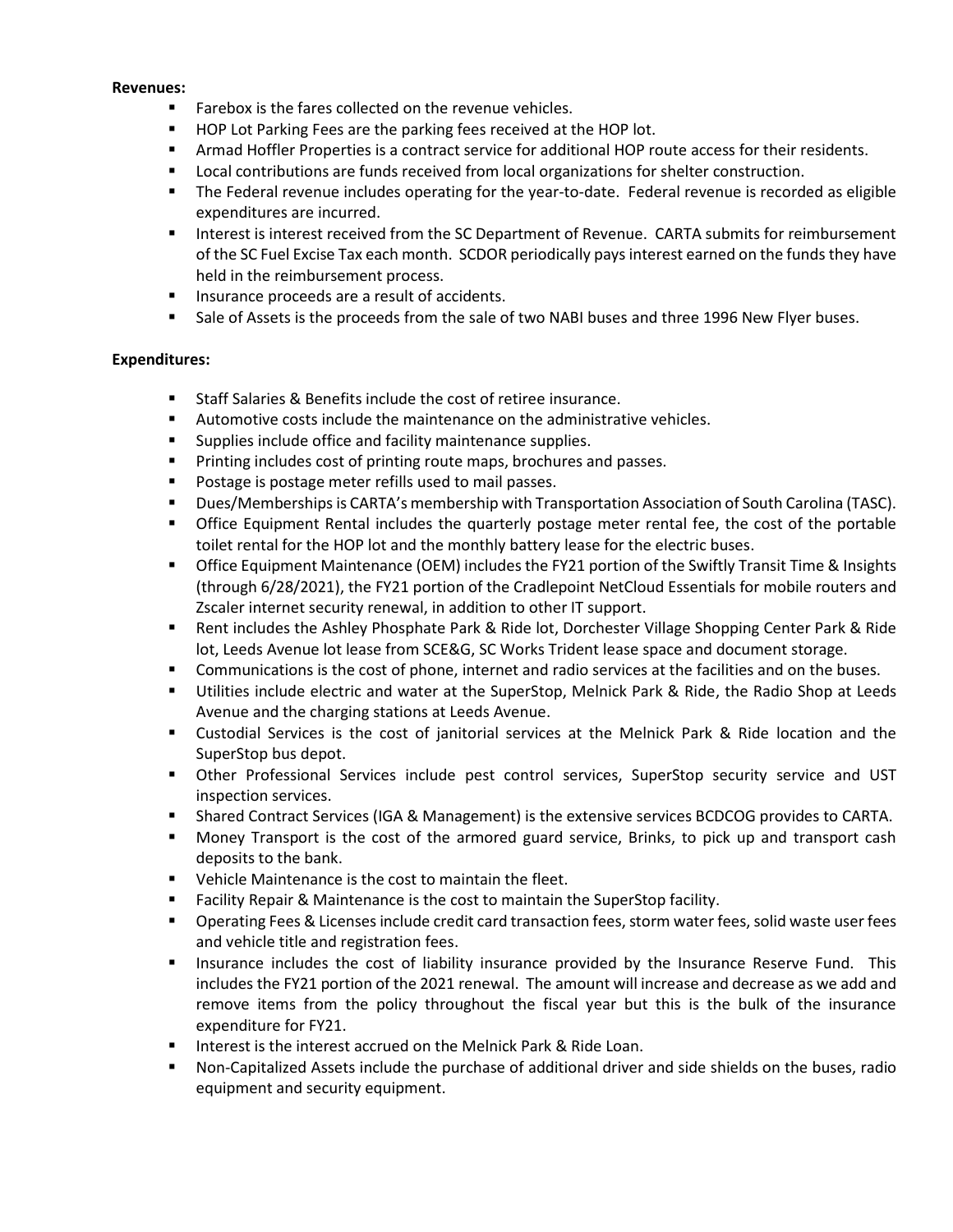### **Capital Expenditures:**

- Rolling Stock is the purchase of two Alexander Dennis Enviro 200 buses.
- Bus Shelter Construction/Bench Installation is the purchase of two shelters.
- Capital includes the purchase of a fork lift.
- **■** ITS System is the purchase of the Syncromatics system.

Ms. Mitchum reviewed the HOP expenditures. As of February 28, 2021, total expenditures for the HOP program for FY21 is \$165,729. She addressed questions and comments. The Board received the Financial Status Report and HOP Expenditures Report as information.

## **5. Electric Bus Master Plan Contract – Request for Approval – Ron Mitchum**

Ron Mitchum, Executive Director, discussed the Electric Bus Master Plan Contract. He noted that the Electric Bus Master Plan Selection Committee met on February 9, 2021 and reviewed seven qualification proposals for the Electric Bus Master Plan. Proposals were received from Atkins Global, Center for Technology and the Environment (CTE), HDR Engineering, IBI Group, Stantec Consulting Services, TranSystems Corporation and Wendel Companies. The Board approved the recommendation to negotiate a contract with Stantec Consulting Services on February 17, 2021. Staff now recommends that the CARTA Board approve entering into a contract with Stantec Consulting Services for the cost of \$262,785. Mr. Mitchum addressed questions and comments.

## *Mr. Lewis made a motion to approve the Electric Bus Master Plan Contract as presented. Mr. Green seconded the motion. The motion was unanimously approved.*

## **6. Project Updates – Ron Mitchum & Staff:**

- **A) Transit Design Manual:** Mr. Mitchum noted that meetings have been held with key parties and Nelson/Nygaard are developing Transit & Bus Stop Guidelines anticipated for a roll-out in Summer 2021.
- **B) TNC Peninsula Pilot:** Mr. Mitchum noted that **s**taff contracted UZURV and Uber to provide subsidized transportation in the Fall of 2020. The pilot, CARTA OnDemand, launched on February 1<sup>st</sup>. The pilot offers doorto-door subsidized services for our seniors (55+) and Tel-A-Ride customers and covers a designated area with one end of the trip connecting to or from the Charleston Medical District on the Peninsula, Monday through Friday, between the hours of 9 AM and 5 PM. Trips with both UZURV and Uber cost \$4 each way. There were six trips on UZURV in February, while Uber has been slower to be adopted by the target population and still does not have any trips. Uber requires a smart phone while UZURV trips can be booked through a phone call. Outreach efforts continue to encourage usage of the pilot. In February, we have received approximately 20 emails inquiring about the service and added 16 customers to the senior roster. Staff spoke directly to over 200 individuals concerning CARTA OnDemand. Three separate groups comprised of over 100 individuals in total received presentations – these groups were the Lowcountry Senior Network, MUSC Sustainability and Canterbury House. Since January, staff contacted over 60 current Tel-A-Ride customers and is continuing to reach out to those residing on the Peninsula. There have also been approximately 50 general inquiries from individuals that reside outside the service area, the majority of which live in North Charleston. The second most was James Island, with others including West Ashley, Mount Pleasant and Goose Creek.
- **C) Shelter Improvement Program (SIP):** Mr. Mitchum noted that bus stops play an important role in how our riders experience transit. CARTA is working to continuously improve our bus stops by providing the best amenities for riders as they board and depart the bus. There are some stops/shelters that are under review and others that have been approved and are awaiting construction.
- **D) Solar Lighting:** Mr. Mitchum noted that solar lighting systems provide security and illumination in needed areas when grid power is unattainable or costly to bring to a site. CARTA has invested \$178,180 into solar lights for the region. To date, 101 have been installed. In recent developments, the City of Charleston approved 27 locations. We are currently working on the installation of solar lights at these approved locations.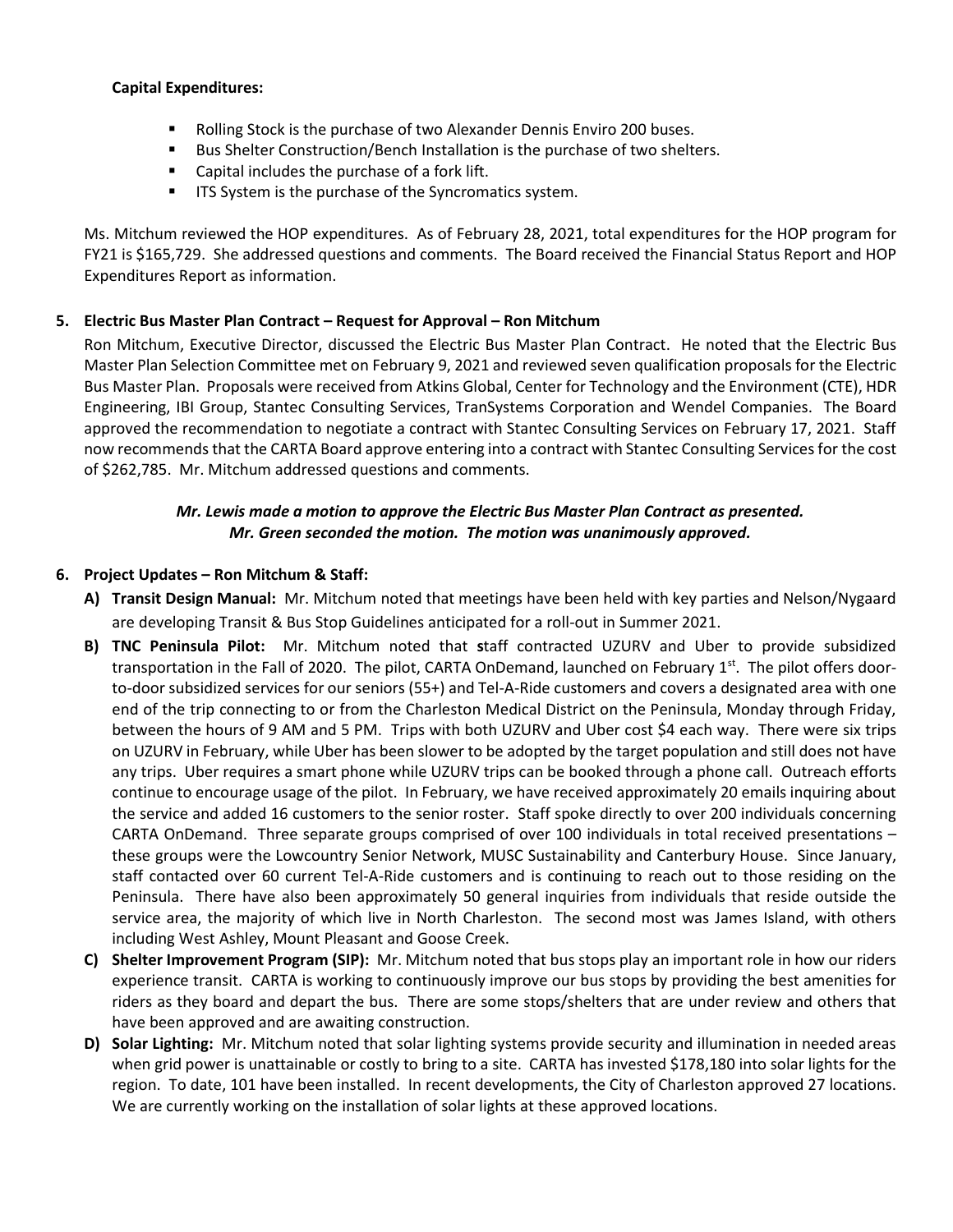- **E) Digital Signage:** Mr. Mitchum noted that strategically-located displays enable the transit signage system to inform the public, minimize wait times and enhance the overall traveler's experience. The methodology selected priorities based on ridership, quantity of connecting routes, existing shelters and stop closures due to flooding. The City of Charleston's Design Review Committee (DRC) approved 9 locations within existing shelters. CARTA is currently working on a final quote for Phase 1 of this project. Phase 1 will have a total of 13 locations throughout the service area.
- **F) Vanpool Program:** Mr. Mitchum noted that the BCDCOG received 11 vans for the program. The fleet has two sizes: one accommodates 15 riders, and the others are smaller vans that accommodate 7 riders. BCDCOG staff is working with employers on IOP, as well as other companies that have expressed an interest in forming a vanpool program. Employers are helping to identify interested staff so we can set up meetings with those interested to form vanpools based on locations close to home. Staff is also finalizing vanpool user agreements and policy documents to implement the program.
- **G) Lowcountry Rapid Transit (LCRT):** Sharon Hollis, Principal Planner, presented an update on the Lowcountry Rapid Transit (LCRT). She noted that the LCRT team is working to complete the 30% design submittals over the next month. These plans will be used to develop the project scope, schedule and budget for FTA review. BCDCOG/County/SCDOT/CARTA have initiated discussions on interagency agreements needed. A Steering Committee meeting is scheduled for March  $18<sup>th</sup>$ . Meeting with municipal and key stakeholders is ongoing. Monthly meetings are held with FTA. The required subplans are being developed to submit to FTA in April. FTA's Project Management Oversight Consultant (PMOC) will be assigned to the project in near future. An FTA led Risk Workshop will be scheduled in early Summer. Coordination meetings on the ridership model with FTA technical staff are ongoing. Documented Categorical Exclusion draft document is in development and will be submitted to FTA for review in March. Section 106 consultation is underway. Civil site design on the bus transfer loop is advancing. Transit Center concepts are being evaluated and coordinated with the City of North Charleston to incorporate a Police Precinct. The team is evaluating a maintenance facility site near the fairgrounds for LCRT vehicle storage and maintenance. This is within close proximity to the end of line Park & Ride facility that is being coordinated with the Exchange Park Fairgrounds. Transit signal prioritization at intersections is part of the LCRT project definition. A demonstration project of the TSP on Dorchester Road was initiated in March to develop the technology and infrastructure on a smaller scale corridor to advance that technology on CARTA transit buses traveling on Dorchester Road. This will provide the framework for the LCRT TSP technology which can be expanded to the remainder of the corridor. Station area planning workshops are being scheduled for 8 station areas through March and April. A TOD subcommittee meeting will be scheduled to review affordable housing and value capture strategies. Stakeholder and neighborhood meetings are ongoing. TOD workshops begin in March and LCRT public meetings will begin in April. Morgan Grimes, LCRT's communications specialist, has been visiting businesses along the corridor and reaching out to neighborhoods and community organizations. She has had direct communications with over 462 businesses and community members along the corridor, and that number continues to grow. Several virtual and in-person events are scheduled for the Spring. Ms. Hollis addressed questions and comments.

Mr. Mitchum and Ms. Hollis addressed questions and comments. The Board received the Project Updates as information.

### **7. Ridership Report – Jon Dodson**

Jon Dodson, Planner II, presented the Ridership Report. He stated that ridership on a month-to-month comparison from February 2020 to February 2021 is down 46%. DASH & HOP shuttles have seen the biggest drop in ridership between February 2020 and February 2021, followed by Express routes with approximately 60% decline. The HOP is down 77% in the same period. Mr. Dodson noted that 11-Dorchester/Airport, 31-Folly Road, 32-Northbridge, 203- Medical shuttle had the lowest decline (40% or less) between February 2020 and February 2021. The number of routes with 40% or less decline have increased between February 2020 and February 2021 by six and now includes routes 10-Rivers, 11-Dorchester, 31-Folly, 32-Northbridge, 33-St. Andrews, 41-Coleman, 102-North Neck, 103-Leeds, 203-MUSC and 301-St. Andrews. The MUSC shuttle is back to pre-COVID ridership and increased 8% between